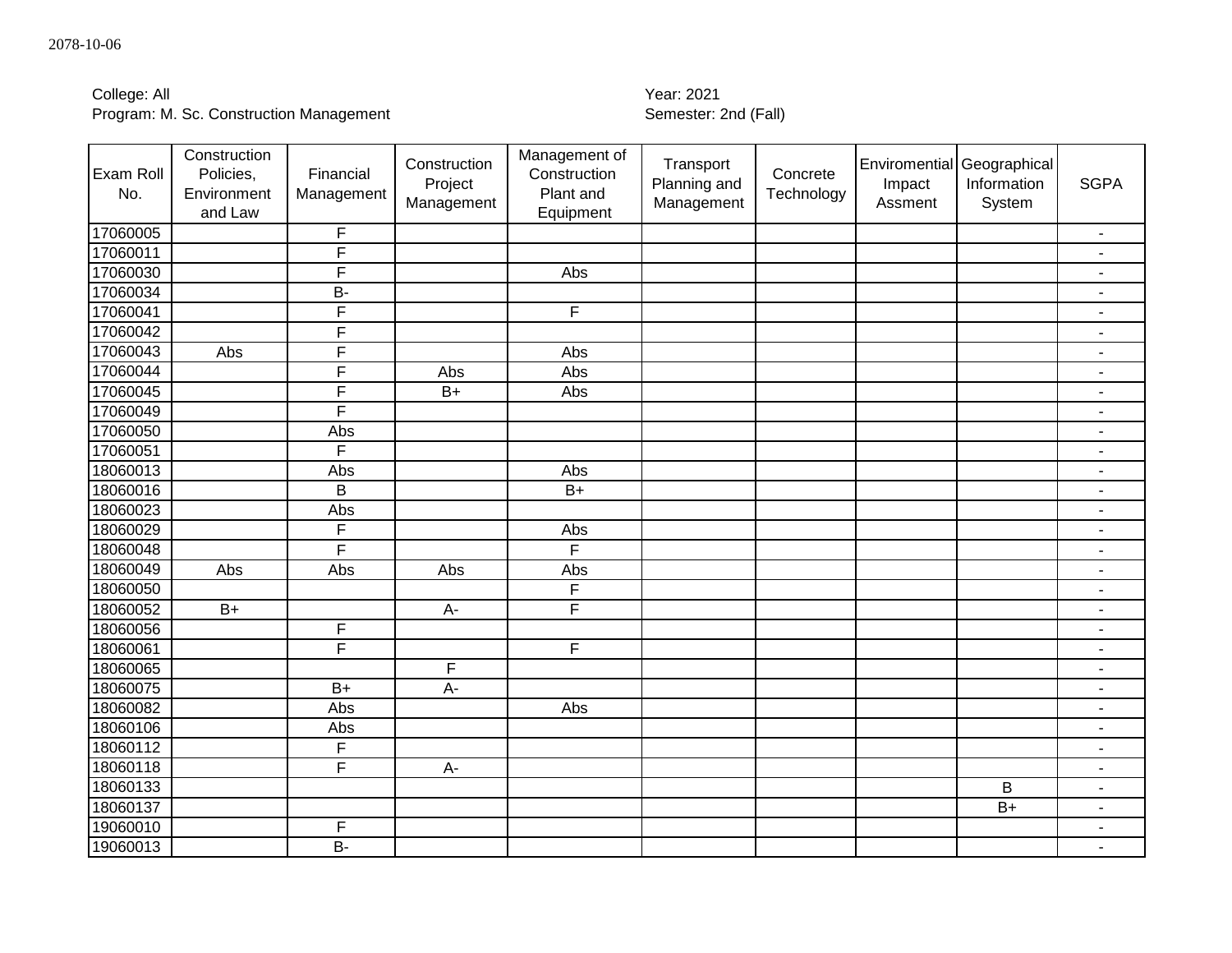| Exam Roll<br>No. | Construction<br>Policies,<br>Environment<br>and Law | Financial<br>Management | Construction<br>Project<br>Management | Management of<br>Construction<br>Plant and<br>Equipment | Transport<br>Planning and<br>Management | Concrete<br>Technology | Enviromential Geographical<br>Impact<br>Assment | Information<br>System | <b>SGPA</b>              |
|------------------|-----------------------------------------------------|-------------------------|---------------------------------------|---------------------------------------------------------|-----------------------------------------|------------------------|-------------------------------------------------|-----------------------|--------------------------|
| 19060015         |                                                     | $\overline{\mathsf{F}}$ |                                       | F                                                       |                                         |                        |                                                 |                       | $\blacksquare$           |
| 19060018         |                                                     | Abs                     |                                       |                                                         |                                         |                        |                                                 |                       | $\overline{a}$           |
| 19060020         |                                                     | F                       |                                       |                                                         |                                         |                        |                                                 |                       | $\overline{\phantom{a}}$ |
| 19060022         |                                                     | $\overline{\mathsf{F}}$ |                                       |                                                         |                                         |                        |                                                 |                       | $\blacksquare$           |
| 19060025         |                                                     | B                       |                                       |                                                         |                                         |                        |                                                 |                       | $\overline{a}$           |
| 19060026         |                                                     | Abs                     |                                       | Abs                                                     |                                         |                        |                                                 |                       | ÷                        |
| 19060032         |                                                     |                         | Abs                                   |                                                         |                                         |                        |                                                 |                       | ÷                        |
| 19060035         |                                                     | F                       |                                       |                                                         |                                         |                        |                                                 |                       | $\blacksquare$           |
| 19060037         |                                                     | Abs                     | Abs                                   |                                                         |                                         |                        |                                                 |                       | $\blacksquare$           |
| 19060038         |                                                     | Abs                     |                                       |                                                         |                                         |                        |                                                 |                       | $\blacksquare$           |
| 19060042         |                                                     | F                       |                                       |                                                         |                                         |                        |                                                 |                       | $\sim$                   |
| 19060043         | Abs                                                 |                         |                                       |                                                         |                                         |                        |                                                 |                       | $\sim$                   |
| 19060048         |                                                     | F                       |                                       |                                                         |                                         |                        |                                                 |                       | $\blacksquare$           |
| 19060050         |                                                     | Abs                     | $B+$                                  |                                                         |                                         |                        |                                                 |                       | ÷,                       |
| 19060051         |                                                     | $\overline{\mathsf{F}}$ | F                                     | F                                                       |                                         |                        |                                                 |                       | $\blacksquare$           |
| 19060055         |                                                     | F                       |                                       |                                                         |                                         |                        |                                                 |                       | $\overline{\phantom{a}}$ |
| 19060057         |                                                     | $B+$                    |                                       |                                                         |                                         |                        |                                                 |                       | $\blacksquare$           |
| 19060058         |                                                     | $\overline{\mathsf{F}}$ |                                       | F                                                       |                                         |                        |                                                 |                       | $\overline{a}$           |
| 19060059         | Abs                                                 | Abs                     | Abs                                   | Abs                                                     |                                         |                        |                                                 |                       | $\blacksquare$           |
| 19060062         |                                                     | $\overline{\mathsf{F}}$ |                                       | F                                                       |                                         |                        |                                                 |                       | $\blacksquare$           |
| 19060067         |                                                     | A-                      |                                       |                                                         |                                         |                        |                                                 |                       | $\blacksquare$           |
| 19060069         |                                                     | B                       |                                       |                                                         |                                         |                        |                                                 |                       | $\blacksquare$           |
| 19060071         |                                                     | $\overline{B}$          |                                       |                                                         |                                         |                        |                                                 |                       | $\blacksquare$           |
| 19060072         | Abs                                                 |                         |                                       |                                                         |                                         |                        |                                                 |                       | $\sim$                   |
| 19060080         |                                                     |                         | B                                     |                                                         |                                         |                        |                                                 |                       | $\overline{a}$           |
| 19060085         |                                                     | <b>B-</b>               |                                       |                                                         |                                         |                        |                                                 |                       | ÷,                       |
| 19060087         |                                                     | B                       |                                       |                                                         |                                         |                        |                                                 |                       | $\sim$                   |
| 19060088         |                                                     |                         |                                       | $A-$                                                    |                                         |                        |                                                 |                       | $\overline{a}$           |
| 19060094         |                                                     | <b>NQ</b>               | <b>NQ</b>                             |                                                         |                                         |                        |                                                 |                       | $\overline{\phantom{a}}$ |
| 19060104         |                                                     | $B+$                    |                                       |                                                         |                                         |                        |                                                 |                       | $\blacksquare$           |
| 19060111         |                                                     | $B -$                   | B                                     |                                                         |                                         |                        |                                                 |                       | $\blacksquare$           |
| 19060113         | A-                                                  | F                       |                                       | $B+$                                                    |                                         |                        |                                                 |                       | $\sim$                   |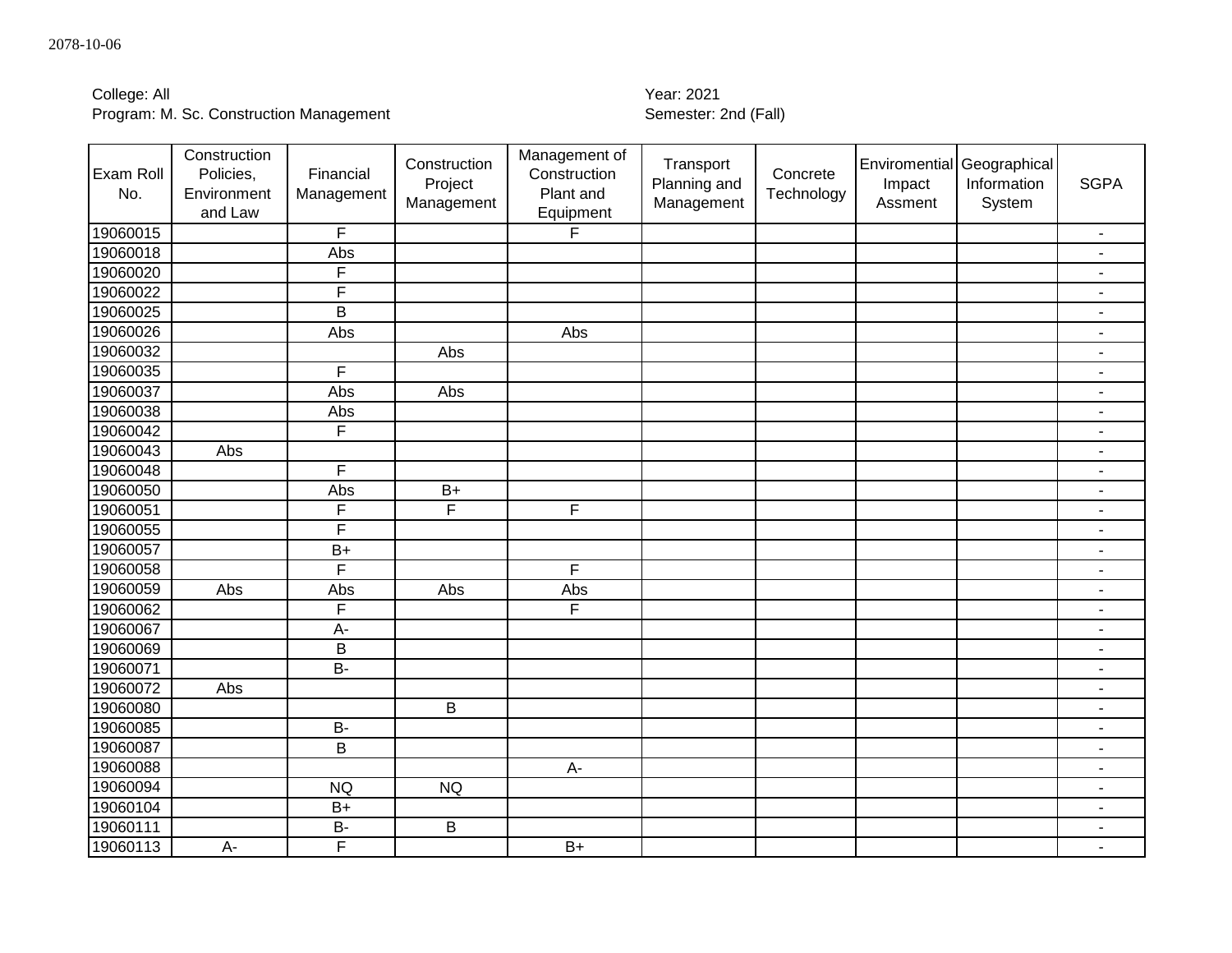| Exam Roll<br>No. | Construction<br>Policies,<br>Environment<br>and Law | Financial<br>Management | Construction<br>Project<br>Management | Management of<br>Construction<br>Plant and<br>Equipment | Transport<br>Planning and<br>Management | Concrete<br>Technology | Enviromential Geographical<br>Impact<br>Assment | Information<br>System | <b>SGPA</b>    |
|------------------|-----------------------------------------------------|-------------------------|---------------------------------------|---------------------------------------------------------|-----------------------------------------|------------------------|-------------------------------------------------|-----------------------|----------------|
| 19060119         | $B+$                                                |                         |                                       |                                                         |                                         |                        |                                                 |                       | $\blacksquare$ |
| 19060120         |                                                     | $B -$                   | $\mathsf B$                           |                                                         |                                         |                        |                                                 |                       | $\blacksquare$ |
| 19060124         |                                                     | Abs                     | Abs                                   |                                                         |                                         |                        |                                                 |                       | $\blacksquare$ |
| 19060125         |                                                     | <b>B-</b>               |                                       |                                                         |                                         |                        |                                                 |                       | $\blacksquare$ |
| 19060130         |                                                     | $B -$                   | $B+$                                  |                                                         |                                         |                        |                                                 |                       | $\blacksquare$ |
| 19060132         | Abs                                                 | Abs                     | Abs                                   | Abs                                                     |                                         |                        |                                                 |                       | $\blacksquare$ |
| 20060004         |                                                     | $\overline{F}$          |                                       |                                                         |                                         |                        |                                                 |                       | $\blacksquare$ |
| 20060005         |                                                     | F                       | B                                     |                                                         |                                         |                        |                                                 |                       | $\blacksquare$ |
| 20060007         | A-                                                  |                         |                                       |                                                         |                                         |                        |                                                 |                       | $\blacksquare$ |
| 20060017         |                                                     |                         | Abs                                   |                                                         |                                         |                        |                                                 |                       | $\blacksquare$ |
| 20060019         | $\overline{B+}$                                     |                         | $\overline{B}$                        | $B+$                                                    |                                         |                        |                                                 |                       | $\overline{a}$ |
| 20060023         |                                                     |                         |                                       | $B+$                                                    |                                         |                        |                                                 |                       | $\blacksquare$ |
| 20060027         |                                                     | F                       | B                                     |                                                         |                                         |                        |                                                 |                       | $\blacksquare$ |
| 20060031         |                                                     | B                       |                                       |                                                         |                                         |                        |                                                 |                       | $\blacksquare$ |
| 20060032         |                                                     |                         | A                                     |                                                         |                                         |                        |                                                 |                       | $\blacksquare$ |
| 20060035         |                                                     |                         |                                       | Abs                                                     |                                         |                        |                                                 |                       | $\blacksquare$ |
| 20060036         |                                                     | F                       |                                       | B                                                       |                                         |                        |                                                 |                       | $\blacksquare$ |
| 20060040         |                                                     | B                       |                                       |                                                         |                                         |                        |                                                 |                       | $\blacksquare$ |
| 20060042         | Abs                                                 | F                       |                                       |                                                         |                                         |                        |                                                 |                       | $\blacksquare$ |
| 20060044         |                                                     |                         |                                       | А                                                       |                                         |                        |                                                 |                       | $\blacksquare$ |
| 20060045         | $B+$                                                |                         |                                       | A-                                                      |                                         |                        |                                                 |                       | $\blacksquare$ |
| 20060049         | $\overline{A}$                                      |                         |                                       |                                                         |                                         |                        |                                                 |                       | $\blacksquare$ |
| 20060051         | $B+$                                                |                         |                                       |                                                         |                                         |                        |                                                 |                       | $\blacksquare$ |
| 20060058         |                                                     | Abs                     |                                       | $B+$                                                    |                                         |                        |                                                 |                       | $\sim$         |
| 20060060         |                                                     |                         |                                       | B                                                       |                                         |                        |                                                 |                       | $\blacksquare$ |
| 20060064         |                                                     |                         | $B+$                                  | $B -$                                                   |                                         |                        |                                                 |                       | $\blacksquare$ |
| 20060065         |                                                     |                         | Abs                                   |                                                         |                                         |                        |                                                 |                       | $\blacksquare$ |
| 20060066         |                                                     |                         | $B+$                                  |                                                         |                                         |                        |                                                 |                       | $\blacksquare$ |
| 20060074         |                                                     | <b>B-</b>               |                                       |                                                         |                                         |                        |                                                 |                       | $\blacksquare$ |
| 20060077         |                                                     | $B -$                   |                                       |                                                         |                                         |                        |                                                 |                       | $\blacksquare$ |
| 20060078         | $B+$                                                |                         | $B+$                                  |                                                         |                                         |                        |                                                 |                       | $\blacksquare$ |
| 20060079         | B                                                   |                         |                                       |                                                         |                                         |                        |                                                 |                       | $\blacksquare$ |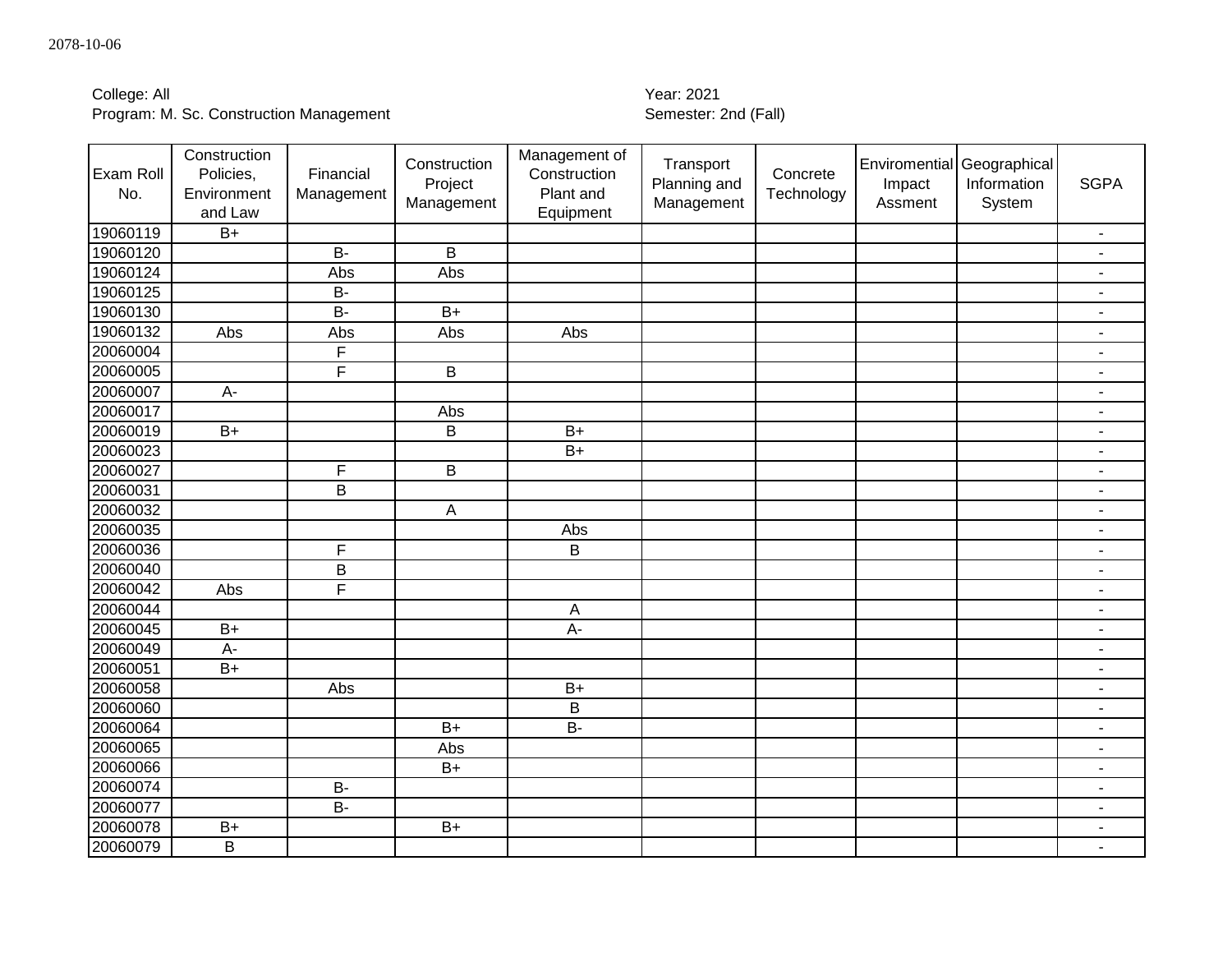| Exam Roll<br>No. | Construction<br>Policies,<br>Environment<br>and Law | Financial<br>Management | Construction<br>Project<br>Management | Management of<br>Construction<br>Plant and<br>Equipment | Transport<br>Planning and<br>Management | Concrete<br>Technology | Enviromential Geographical<br>Impact<br>Assment | Information<br>System | <b>SGPA</b>              |
|------------------|-----------------------------------------------------|-------------------------|---------------------------------------|---------------------------------------------------------|-----------------------------------------|------------------------|-------------------------------------------------|-----------------------|--------------------------|
| 20060080         | Abs                                                 |                         |                                       |                                                         |                                         |                        |                                                 |                       | $\blacksquare$           |
| 20060081         |                                                     |                         | $\overline{F}$                        |                                                         |                                         |                        |                                                 |                       |                          |
| 20060082         |                                                     | F                       |                                       |                                                         |                                         |                        |                                                 |                       | $\overline{\phantom{a}}$ |
| 20060085         |                                                     |                         | B                                     | B                                                       |                                         |                        |                                                 |                       | $\blacksquare$           |
| 20060089         |                                                     | F                       |                                       |                                                         |                                         |                        |                                                 |                       | $\sim$                   |
| 20060090         | <b>NQ</b>                                           | <b>NQ</b>               | <b>NQ</b>                             | <b>NQ</b>                                               | A-                                      |                        |                                                 |                       |                          |
| 20060091         | $A -$                                               | B                       | A-                                    | A-                                                      | A                                       |                        |                                                 |                       | 3.62                     |
| 20060092         | $B+$                                                | $\overline{F}$          | $B+$                                  | F                                                       | $A-$                                    |                        |                                                 |                       |                          |
| 20060093         | $\overline{A}$                                      | B                       | Abs                                   | A-                                                      | A-                                      |                        |                                                 |                       |                          |
| 20060094         | $\boldsymbol{\mathsf{A}}$                           | B                       | A-                                    | A-                                                      | A                                       |                        |                                                 |                       | 3.68                     |
| 20060095         | $A -$                                               | A                       | A                                     | Α                                                       | A                                       |                        |                                                 |                       | 3.94                     |
| 20060096         | A-                                                  | A-                      | A-                                    | A                                                       | A-                                      |                        |                                                 |                       | 3.76                     |
| 20060097         | $\overline{A}$                                      | $\overline{A}$ -        | A                                     | A                                                       | A                                       |                        |                                                 |                       | 3.94                     |
| 20060098         | <b>NQ</b>                                           | <b>NQ</b>               | <b>NQ</b>                             | <b>NQ</b>                                               | F                                       |                        |                                                 |                       |                          |
| 20060099         | $A -$                                               | A                       | $A-$                                  | $A-$                                                    | A                                       |                        |                                                 |                       | 3.82                     |
| 20060100         | $\overline{A}$                                      | A                       | A                                     | A                                                       | A                                       |                        |                                                 |                       | 4.00                     |
| 20060101         | A                                                   | A                       | A                                     | A                                                       | A                                       |                        |                                                 |                       | 4.00                     |
| 20060102         | $\overline{A}$                                      | $B+$                    | A                                     | Α                                                       | A                                       |                        |                                                 |                       | 3.86                     |
| 20060103         | $B+$                                                | $B+$                    | $A -$                                 | B                                                       |                                         | A                      |                                                 |                       | 3.46                     |
| 20060104         | $B+$                                                | F                       | A                                     | F                                                       |                                         | A                      |                                                 |                       |                          |
| 20060105         | $\overline{A}$                                      | $B -$                   | A-                                    | B                                                       |                                         | A                      |                                                 |                       | 3.42                     |
| 20060106         | $\overline{B}$                                      | B                       | $A -$                                 | A                                                       |                                         | A                      |                                                 |                       | 3.54                     |
| 20060107         | A-                                                  | $B -$                   | $\overline{B+}$                       | $\overline{B}$                                          |                                         | A                      |                                                 |                       | 3.40                     |
| 20060108         | $B+$                                                | Abs                     | $B+$                                  | $B+$                                                    |                                         | $A -$                  |                                                 |                       |                          |
| 20060109         | $B+$                                                | $B+$                    | $B+$                                  | A-                                                      |                                         | A                      |                                                 |                       | 3.52                     |
| 20060110         | $\overline{A}$                                      | B                       | A-                                    | $B+$                                                    |                                         | $\overline{A}$         |                                                 |                       | 3.54                     |
| 20060111         | $A -$                                               | A                       | A                                     | A                                                       |                                         |                        | A                                               |                       | 3.94                     |
| 20060112         | $A -$                                               | <b>B-</b>               | A-                                    | A                                                       |                                         | A                      |                                                 |                       | 3.62                     |
| 20060113         | $B -$                                               | B                       | $B -$                                 | F                                                       |                                         |                        | A-                                              |                       |                          |
| 20060114         | $B+$                                                | A                       | $A -$                                 | A-                                                      |                                         | $A-$                   |                                                 |                       | 3.68                     |
| 20060115         | $B+$                                                | F                       | Α                                     | B                                                       |                                         | A                      |                                                 |                       |                          |
| 20060116         | $B+$                                                | A-                      | A-                                    | $B+$                                                    |                                         | $A-$                   |                                                 |                       | 3.54                     |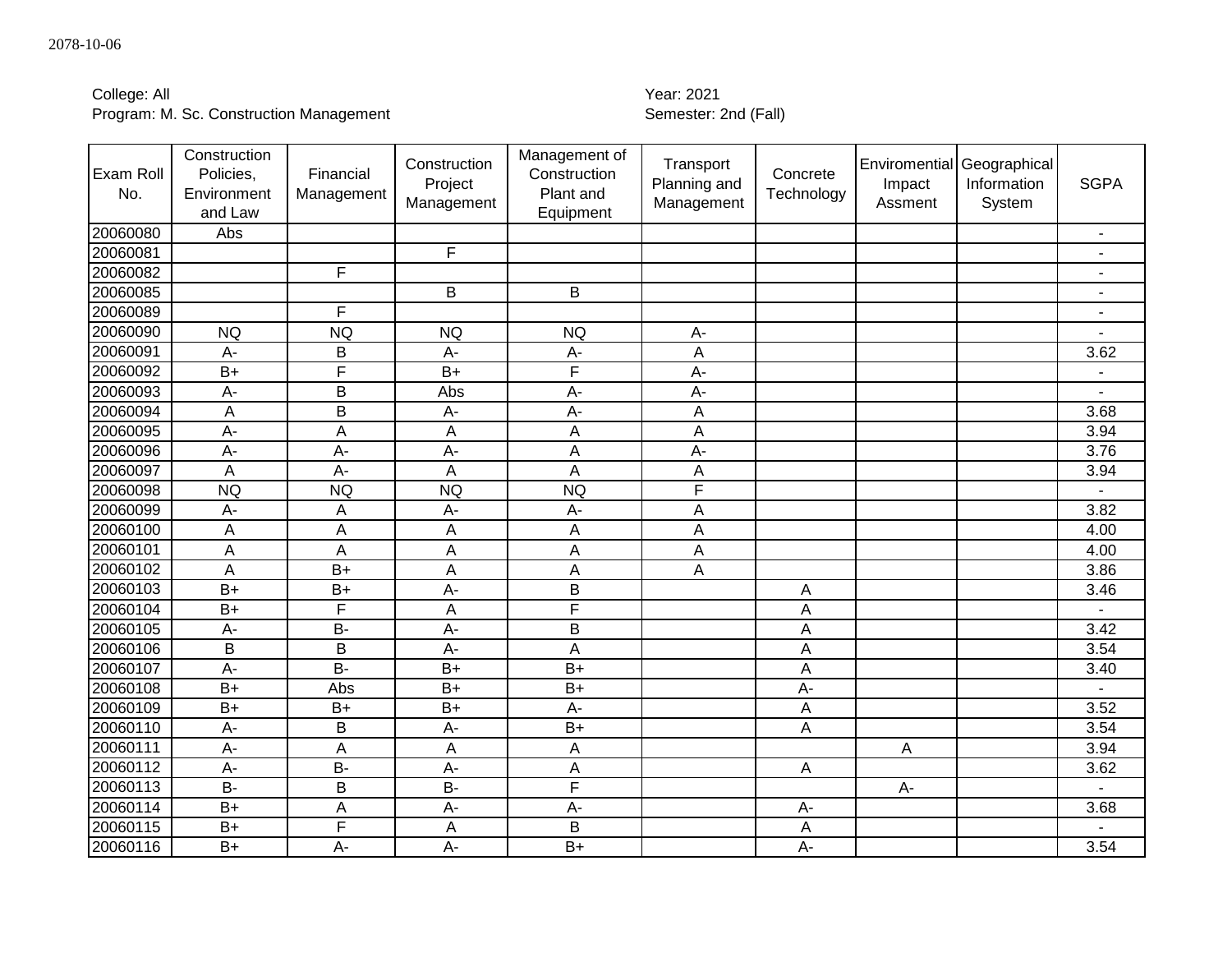| Exam Roll<br>No. | Construction<br>Policies,<br>Environment<br>and Law | Financial<br>Management | Construction<br>Project<br>Management | Management of<br>Construction<br>Plant and<br>Equipment | Transport<br>Planning and<br>Management | Concrete<br>Technology | Enviromential Geographical<br>Impact<br>Assment | Information<br>System | <b>SGPA</b>    |
|------------------|-----------------------------------------------------|-------------------------|---------------------------------------|---------------------------------------------------------|-----------------------------------------|------------------------|-------------------------------------------------|-----------------------|----------------|
| 20060117         | $A-$                                                | B                       | A-                                    | А-                                                      |                                         |                        | A                                               |                       | 3.62           |
| 20060118         | A                                                   | $B+$                    | $\overline{A}$                        | A                                                       |                                         |                        | $\overline{A}$                                  |                       | 3.86           |
| 20060119         | Abs                                                 | F                       | Abs                                   | Expelled                                                |                                         |                        | A                                               |                       |                |
| 20060120         | $B+$                                                | B                       | $A-$                                  | $B+$                                                    |                                         |                        | A                                               |                       | 3.46           |
| 20060121         | $B+$                                                | $\overline{\mathsf{F}}$ | A                                     | B                                                       |                                         | $A -$                  |                                                 |                       |                |
| 20060122         | $\overline{B+}$                                     | B                       | $A -$                                 | A                                                       |                                         | A                      |                                                 |                       | 3.60           |
| 20060123         | $A -$                                               | B                       | $A -$                                 | $B+$                                                    |                                         |                        |                                                 | A                     | 3.54           |
| 20060124         | A-                                                  | B                       | A                                     | A                                                       |                                         |                        |                                                 | A                     | 3.74           |
| 20060125         | A                                                   | A                       | A                                     | A                                                       |                                         |                        |                                                 | A                     | 4.00           |
| 20060126         | F                                                   | $\overline{\mathsf{F}}$ | A                                     | A-                                                      |                                         |                        |                                                 | $A -$                 |                |
| 20060127         | A                                                   | A                       | $A -$                                 | A                                                       |                                         |                        |                                                 | A                     | 3.94           |
| 20060128         | A-                                                  | A                       | $\overline{A}$                        | A                                                       |                                         |                        |                                                 | A                     | 3.94           |
| 20060130         | A                                                   | F                       | A                                     | A-                                                      |                                         |                        |                                                 | A                     |                |
| 20060131         | B                                                   | $\overline{\mathsf{F}}$ | $A -$                                 | $B+$                                                    |                                         | $A -$                  |                                                 |                       |                |
| 20060132         | $\overline{B+}$                                     | $B -$                   | $B+$                                  | $B+$                                                    |                                         |                        |                                                 | A                     | 3.32           |
| 20060133         | A-                                                  | A                       | $A -$                                 | A                                                       |                                         |                        |                                                 | A                     | 3.88           |
| 20060134         | A-                                                  | $A -$                   | A                                     | A                                                       |                                         |                        |                                                 | A                     | 3.88           |
| 20060135         | A-                                                  | A                       | $A -$                                 | A                                                       |                                         |                        |                                                 | A                     | 3.88           |
| 20060136         | A-                                                  | $B+$                    | A                                     | A                                                       |                                         | $A -$                  |                                                 |                       | 3.74           |
| 20060137         | $B+$                                                | A                       | $A -$                                 | A                                                       |                                         | A-                     |                                                 |                       | 3.74           |
| 20060138         | $B+$                                                | $A -$                   | A                                     | A-                                                      |                                         |                        |                                                 | $A-$                  | 3.68           |
| 20060139         | $\overline{\mathsf{A}}$                             | $\overline{B}$          | A                                     | A                                                       |                                         |                        |                                                 | A                     | 3.80           |
| 20060140         | A-                                                  | $A -$                   | $A -$                                 | A                                                       |                                         |                        |                                                 | A                     | 3.82           |
| 20060141         | $B+$                                                | $B+$                    | $A -$                                 | A                                                       |                                         | $A -$                  |                                                 |                       | 3.60           |
| 20060142         | $\overline{B+}$                                     | $B+$                    | $A -$                                 | A-                                                      |                                         |                        |                                                 | A-                    | 3.54           |
| 20060143         | Abs                                                 | Abs                     | $\overline{A}$ -                      | A                                                       |                                         | Abs                    |                                                 |                       |                |
| 20060144         | $B+$                                                | F                       | $A -$                                 | $B+$                                                    |                                         |                        |                                                 | $A -$                 |                |
| 20060145         | A-                                                  | A-                      | A-                                    | A                                                       |                                         | A                      |                                                 |                       | 3.82           |
| 20060146         | $\overline{B+}$                                     | $\overline{F}$          | $A -$                                 | A-                                                      |                                         | A                      |                                                 |                       | $\blacksquare$ |
| 20060147         | $B+$                                                | $\overline{F}$          | $B+$                                  | $\overline{F}$                                          |                                         | A                      |                                                 |                       | $\blacksquare$ |
| 20060148         | A-                                                  | Abs                     | A-                                    | Abs                                                     |                                         | Abs                    |                                                 |                       | $\sim$         |
| 20060149         | A                                                   | A                       | $\sf A$                               | A                                                       |                                         |                        |                                                 | A                     | 4.00           |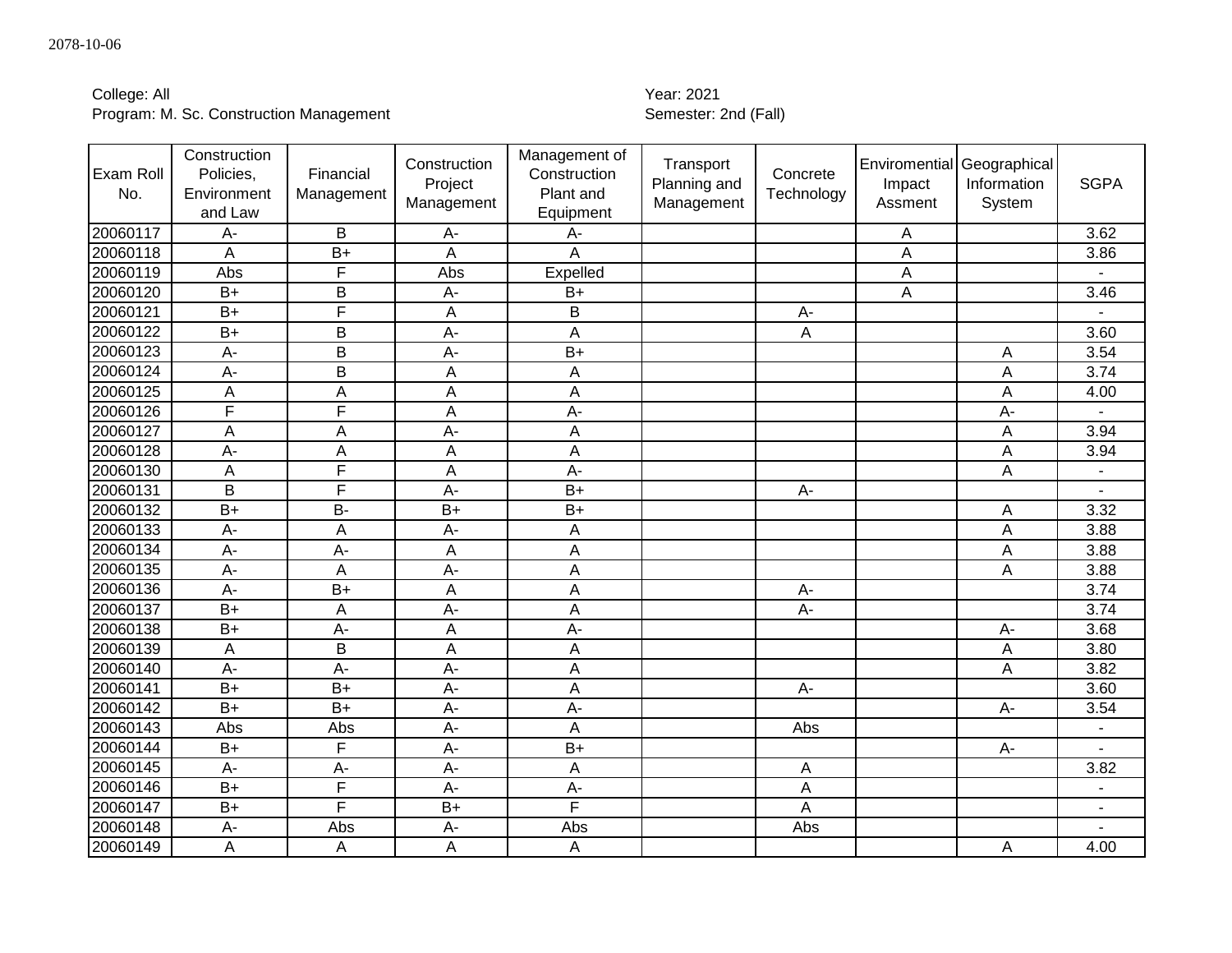| Exam Roll<br>No. | Construction<br>Policies,<br>Environment<br>and Law | Financial<br>Management | Construction<br>Project<br>Management | Management of<br>Construction<br>Plant and<br>Equipment | Transport<br>Planning and<br>Management | Concrete<br>Technology    | Enviromential<br>Impact<br>Assment | Geographical<br>Information<br>System | <b>SGPA</b>    |
|------------------|-----------------------------------------------------|-------------------------|---------------------------------------|---------------------------------------------------------|-----------------------------------------|---------------------------|------------------------------------|---------------------------------------|----------------|
| 20060150         | $B+$                                                | $\mathsf F$             | $B+$                                  | B                                                       |                                         | A                         |                                    |                                       |                |
| 20060151         | A-                                                  | A-                      | A                                     | A                                                       |                                         | A                         |                                    |                                       | 3.88           |
| 20060152         | A-                                                  | $B -$                   | A                                     | $A -$                                                   |                                         | A                         |                                    |                                       | 3.62           |
| 20060153         | $A -$                                               | Abs                     | $A -$                                 | $\overline{F}$                                          |                                         | A                         |                                    |                                       |                |
| 20060154         | A-                                                  | $\overline{C}$          | $A -$                                 | <b>B-</b>                                               |                                         | A                         |                                    |                                       | 3.28           |
| 20060155         | F                                                   | Abs                     | B                                     | $\overline{F}$                                          |                                         | $A -$                     |                                    |                                       |                |
| 20060156         | $B+$                                                | Abs                     | F                                     | F                                                       |                                         | $\overline{F}$            |                                    |                                       |                |
| 20060157         | A-                                                  | A-                      | $A -$                                 | $\overline{A}$                                          |                                         | A                         |                                    |                                       | 3.82           |
| 20060158         | Abs                                                 | F                       | B                                     | Abs                                                     |                                         | A                         |                                    |                                       |                |
| 20060159         | $\overline{B+}$                                     | F                       | B                                     | B                                                       |                                         | A                         |                                    |                                       | $\blacksquare$ |
| 20060160         | Abs                                                 | F                       | F                                     | $B -$                                                   |                                         | $\mathsf{A}$              |                                    |                                       | $\overline{a}$ |
| 20060161         | A                                                   | F                       | $A -$                                 | Abs                                                     |                                         | $\overline{A}$            |                                    |                                       |                |
| 20060162         | A-                                                  | B                       | $\overline{B}$                        | B                                                       |                                         | $B -$                     |                                    |                                       | 3.08           |
| 20060163         | F                                                   | F                       | A-                                    | $\overline{F}$                                          |                                         | $\boldsymbol{\mathsf{A}}$ |                                    |                                       | $\blacksquare$ |
| 20060164         | F                                                   | F                       | $\overline{F}$                        | $\overline{F}$                                          |                                         | $A -$                     |                                    |                                       |                |
| 20060165         | A                                                   | $B+$                    | $A -$                                 | A                                                       |                                         | A                         |                                    |                                       | 3.80           |
| 20060166         | $B+$                                                | F                       | A                                     | $\overline{F}$                                          |                                         | A                         |                                    |                                       | L,             |
| 20060167         | A-                                                  | B                       | $A -$                                 | B                                                       |                                         | A                         |                                    |                                       | 3.48           |
| 20060168         | A-                                                  | F                       | $\overline{A}$                        | $A -$                                                   | A                                       |                           |                                    |                                       |                |
| 20060169         | A-                                                  | B                       | A-                                    | $B+$                                                    | $A -$                                   |                           |                                    |                                       | 3.48           |
| 20060170         | $A -$                                               | F                       | $B+$                                  | $B+$                                                    | $A -$                                   |                           |                                    |                                       |                |
| 20060172         | F                                                   | F                       | $\overline{B+}$                       | F                                                       | A                                       |                           |                                    |                                       | $\sim$         |
| 20060173         | $A -$                                               | F                       | $\overline{B+}$                       | F                                                       | A                                       |                           |                                    |                                       |                |
| 20060174         | $\overline{B}$                                      | A                       | $\overline{A}$                        | $A -$                                                   | A                                       |                           |                                    |                                       | 3.80           |
| 20060176         | $B+$                                                | A                       | $A -$                                 | B                                                       | Α                                       |                           |                                    |                                       | 3.60           |
| 20060177         | Abs                                                 | F                       | B                                     | F                                                       | A                                       |                           |                                    |                                       |                |
| 20060178         | $B+$                                                | F                       | $B+$                                  | F                                                       | $A -$                                   |                           |                                    |                                       |                |
| 20060179         | A-                                                  | B                       | A-                                    | B                                                       | A                                       |                           |                                    |                                       | 3.48           |
| 20060180         | $A -$                                               | F                       | $A -$                                 | $\overline{F}$                                          | A                                       |                           |                                    |                                       | $\sim$         |
| 20060181         | A-                                                  | Abs                     | $B+$                                  | $B -$                                                   | A                                       |                           |                                    |                                       | $\blacksquare$ |
| 20060182         | A-                                                  | F                       | $A -$                                 | B                                                       | $A -$                                   |                           |                                    |                                       |                |
| 20060183         | A-                                                  | A                       | A-                                    | $B -$                                                   | A                                       |                           |                                    |                                       | 3.62           |